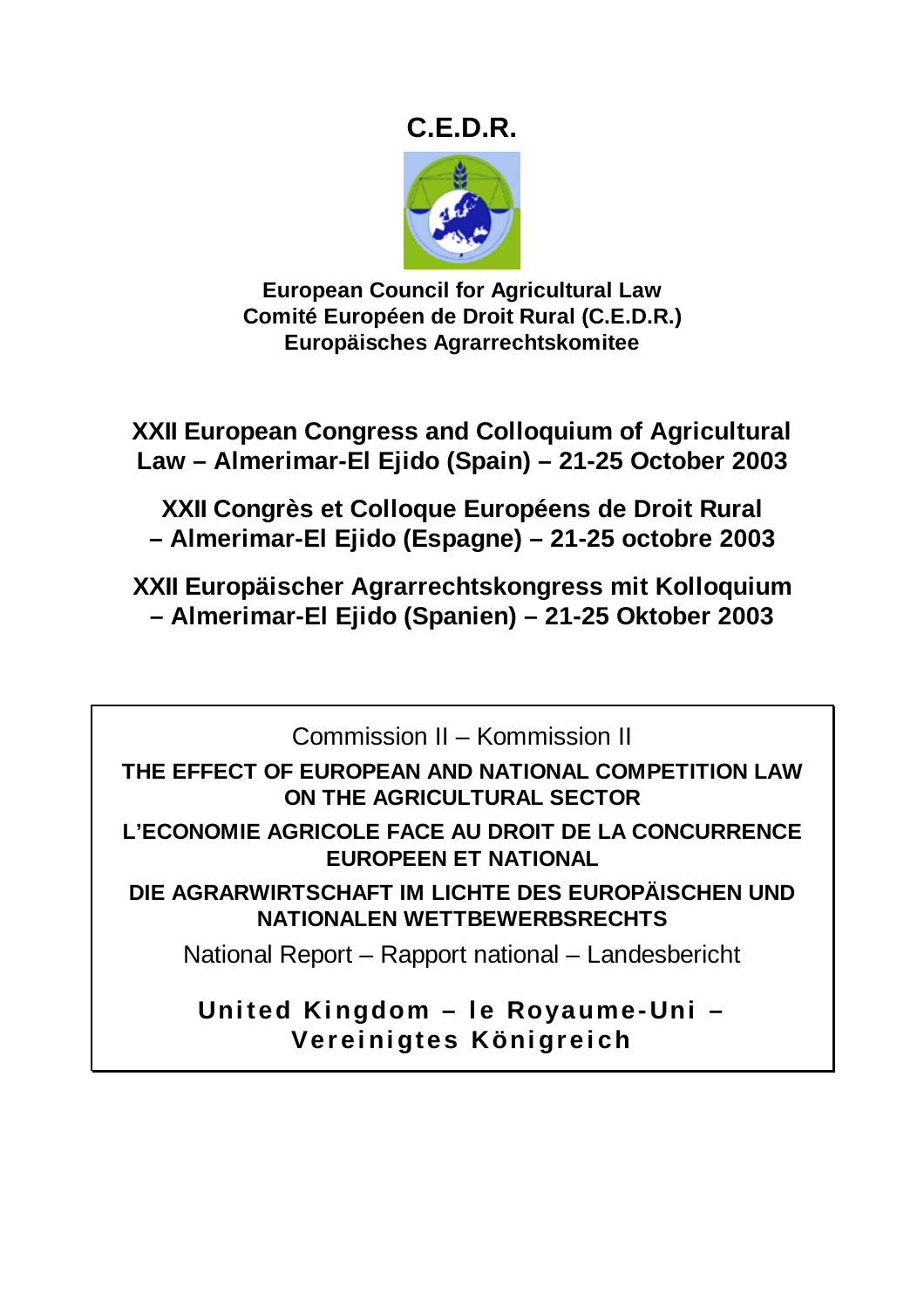**United Kingdom report – Rapport du Royaume-Uni – Bericht des Vereinigten Königreichs** 

# **Agriculture in the light of European and national competition law**

**Hugh Mercer** 

.

# **1. Introduction and Legal foundation of national Competition Law**

Until the Competition Act 1998, the United Kingdom operated a highly complex system of registration of agreements under a law called the Restrictive Trade Practices Act. The regime was highly formalistic and ill-suited to dealing with informal cartels, resulting in a low level of competition law enforcement. In recent years, there have been two major developments in competition law in the United Kingdom. These are the entry into force of the Competition Act 1998 and the Enterprise Act 2002.

The Competition Act 1998 will form the main focus of this report. It introduces into UK law two prohibitions on conduct known as the Chapter I and the Chapter II prohibition. These are closely analogous to Articles 81 and 82 of the Treaty of Rome respectively. Thus Chapter I deals with restrictive agreements whereas Chapter II deals with abuse of a dominant position.

The Enterprise Act 2002 which has come into force in 2003 effects two main changes for present purposes. These are that serious anti-competitive conduct such as price-fixing has been made a criminal offence and secondly it introduced a modified regime for mergers and acquisitions.

Standing back for a moment therefore, the UK has moved from being a relative backwater in competition law terms to the frontline of competition enforcement in the space of three years. The Office of Fair Trading (the UK version of the Bundeskartellamt) is one of the only organisations hiring lawyers in London at the moment and it has had some notable successes in the first three years of operation of the new regime. The OFT has a high reputation for the clarity of its guidance with good quality well-produced guidance documents freely available on the internet. Examples of successful trust-busting in the last few years have included fines on large pharmaceutical companies; the largest retail groups and suppliers and licensors of replica football kit. The origins of the OFT are as a pro-consumer organisation dealing with consumer credit and unfair contract terms matters. This shows in the product areas where they have been particularly active – complaints about products which directly affect consumers are most likely to bear fruit.

Where possible, examples are given in this report from the agricultural sphere. However given both the youth of the regime and the fact that there is a provision parallel to the EU Regulation 26/62 taking some fields of agriculture outside the scope of competition law, the number of examples is disappointing for the purposes of such a report. A further possible factor for the low number of examples might be a certain resistance by the participants in the agricultural sector to invoke competition law arguments. Thus although British Sugar for example has a monopoly on the processing capacity for sugar beet in the UK and although the negotiations on the terms for supply of sugar beet invariably end up in neverending arbitrations, the farming community and their leaders in charge of the negotiations have been unreceptive to the idea of openly relying upon the Chapter II prohibition on abuse of a dominant position despite the fact that the effect of such reliance would be to impose a set of implied conditions on the conduct and negotiating position of British Sugar.

Perhaps such reticence by the farming community to rely upon competition law arguments reflects some deeper held belief that agriculture is under threat from competition law. In fact,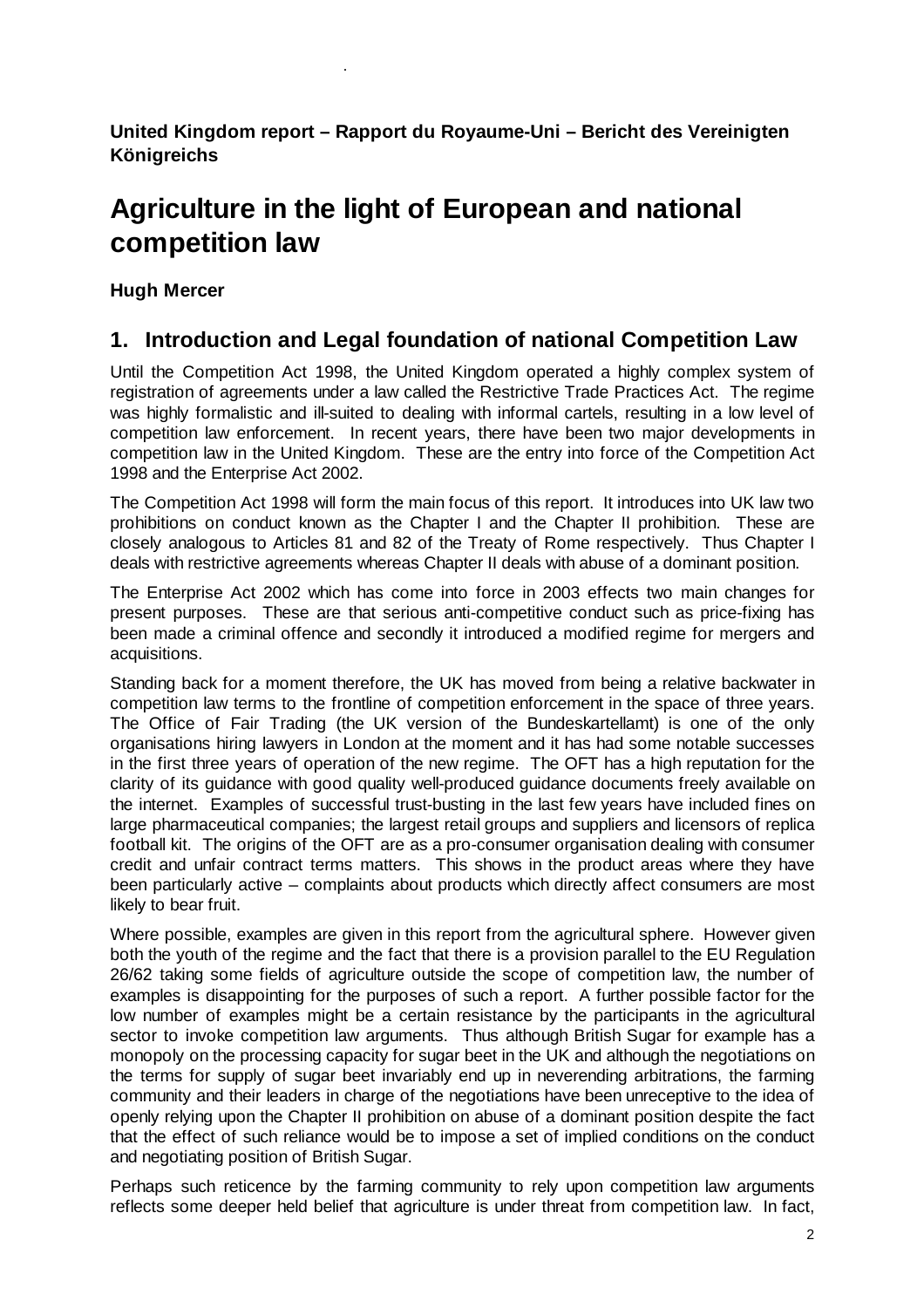from the competition law perspective, nothing could be further from the truth. Evidently certain major agricultural products remain subject to common organisations of the market but likewise major areas of agriculture remain outside such areas and subject to free competition. One matter which has influenced the perception of competition law positively has been the investigation by the OFT into the market power of supermarkets. In practice in the UK, even large groups of producers tend to be at the mercy of the buyers from the large distribution chains. However attempts to reduce such power are proving so far elusive.

However as regards competition law provisions specific to agriculture, there is only the provision equivalent to EC Regulation 26/62. There are no sector-specific provisions for special branches of trades. Indeed, until 2003 there were sector-specific provisions for certain professional rules such as those of doctors, lawyers, nurses etc. Allegedly on grounds of lack of use, these provisions have been removed and the overall philosophy is that everyone is subject to the rigours of the market place. Nor are there specific provisions seeking to encourage particular types of organisation such as cooperative producer organisations, horiozontal cooperation in the forest sector or otherwise. Such organisations are clearly permitted but have to comply with the general rules.

The approach of this report will accordingly be to consider principally the scope of the two prohibitions, to explain the methods of enforcement and to sketch in outline the new regime for mergers.

# **2. The Prohibitions**

# **2.1) "Chapter I" prohibition**

.

### *2.1.1) The prohibition*

"Chapter I" prohibition, contained in section 2 of the Act, is similar to Article 81. It also provides for the non-exhaustive list of similar examples. Section 2 (1) states that :

*"Subject to section 3, agreements between undertakings, decisions by associations of undertakings or concerted practices which* 

*(a) may affect trade within United Kingdom and* 

*(b) have as their object or effect the prevention, restriction or distortion of competition within the United Kingdom,* 

*are prohibited unless they are exempt in accordance with the provisions of this Part."* 

The application of Chapter I prohibition requires five conditions to be met :

- 1) To be an undertaking within the same meaning as in European law : any natural or legal person capable of carrying on commercial or economic activities relating to goods or services whatever its legal status. Legal and economic independence are required to be more than one undertaking.
- 2) The presence of an agreement, decision of association of undertakings, concerted practice.

 In joined cases T-202/1998 , T-204/1998 and T-207/1998 Tate & Lyle plc, British Sugar plc and Napier Brown & Co. Ltd v Commission of the European Communities. [2001] ECR II-02035, the Court of First Instance was concerned with the question of the definition of a illegal agreement. The case concerned meeting that occurred end of the 80'between British Sugar and Napier Brown. The court decided that "*the argument of British Sugar and Napier Brown that their meetings constituted neither an agreement nor a concerted practice under Article 85(1) of the Treaty cannot be accepted*", that indeed, "*the content of those undertakings does not any way justify the need for British Sugar to discuss its pricing intentions with its competitors, or even merely to inform them of those*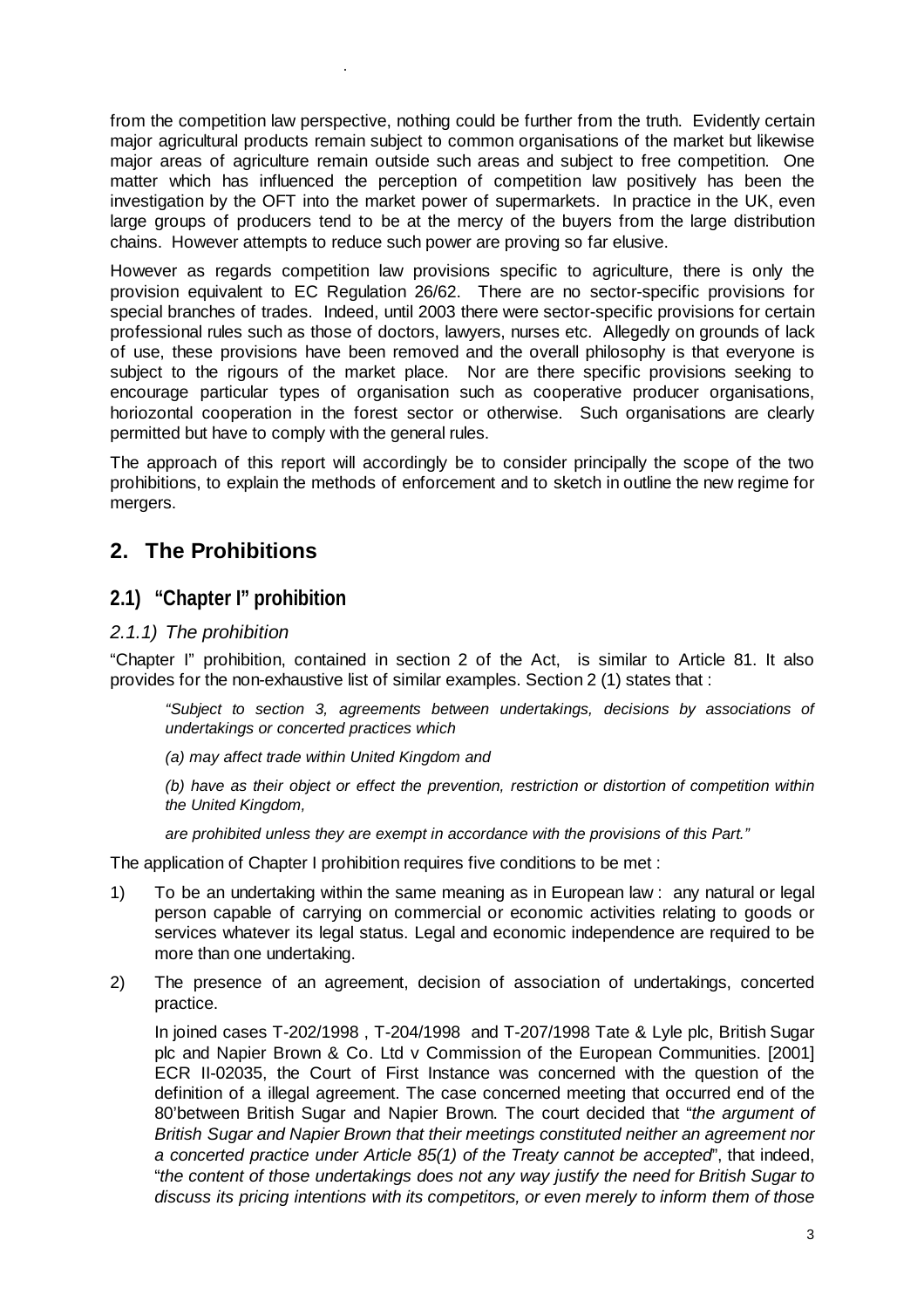*intentions on a regular basis. In addition, the Court accepts the Commission's observation that those undertakings could hardly justify bilateral meetings between British Sugar and Tate & Lyle, given that the undertakings concerned only unlawful conduct in relation to the Merchants*" and that "*the fact that only one of the participants at the meetings in question reveals its intentions is not sufficient to exclude the possibility of an agreement or concerted practice*. "The parties have appealed against that decision (C-359-2001).

.

- 3) The agreement must have an effect on trade and on competition although this condition will normally be satisfied by an effect only on competition. In order to prove this point, expert evidence will invariably be necessary, either by a specialist in the relevant market or by an expert economist.
- 4) The agreement must have an appreciable effect on the market. In order to escape the prohibition, the combined market share of parties and associated undertakings cannot exceed 25% although individual exemptions are possible even if the 25% threshold has been reached. However it is unlikely that the market share test will apply where the agreement concerns either direct or indirect price fixing or sharing of markets; the imposition of minimum resale prices; or if the agreement is part of a network of similar agreements which have a cumulative effect on the market.
- 5) Finally, the effect on competition "within the UK" is considered rather than the effect on trade between member-States as in Article 81. This difference has several consequences. Firstly, a risk of double fines can occur, although in accordance with s.38(9) EC fine must be taken into account. Secondly both UK and EC jurisdiction are competent. And finally, the notification should theoretically be done to both the European Commission and the OFT (Office of Fair Trading). There are however several advantages to notifying agreements to the European Commission : the system of exemption is parallel (see below); the effect of EC notification covers all EC and the Director General will generally take no action until the European Commission has completed its assessment.

In case CP/0504-01 "Decision of the Northern Ireland livestock and Auctioneers' Association of undertakings to recommend that its members introduce a buyer's commission in Northern Ireland cattle marts", the OFT decided on 3 February 2003 (No. CA981/2003) that the recommendation in question was a decision by an association of undertakings that had as its object the prevention, restriction or distortion of competition in the provision of services by cattle auctioneers at livestock marts in Northern Ireland. Their reasoning was that:

- the relevant market was the market of services provided by cattle auctioneers at livestock marts in Northern Ireland
- the recommendation to introduce a buyer's commission recorded in the minutes of the relevant meeting of the NILAA and expounded in the press Release constitutes a decision by an associations of undertakings
- the recommendation to charge a buyer's commission of  $E2$  had the object of restricting competition and eliminating the uncertainty of the market place thus infringing the Chapter I prohibition
- the NILAA was an undertaking and as it represented 65 % of all the cattle marts in Northern Ireland, its decision affects trade within a part of the UK.
- the recommendation was not notified to the Director for exemption and no relevant block exemption or exclusion applies

But due to exceptional circumstances (BSE), the OFT concluded that the NILAA should not pay a penalty in this case.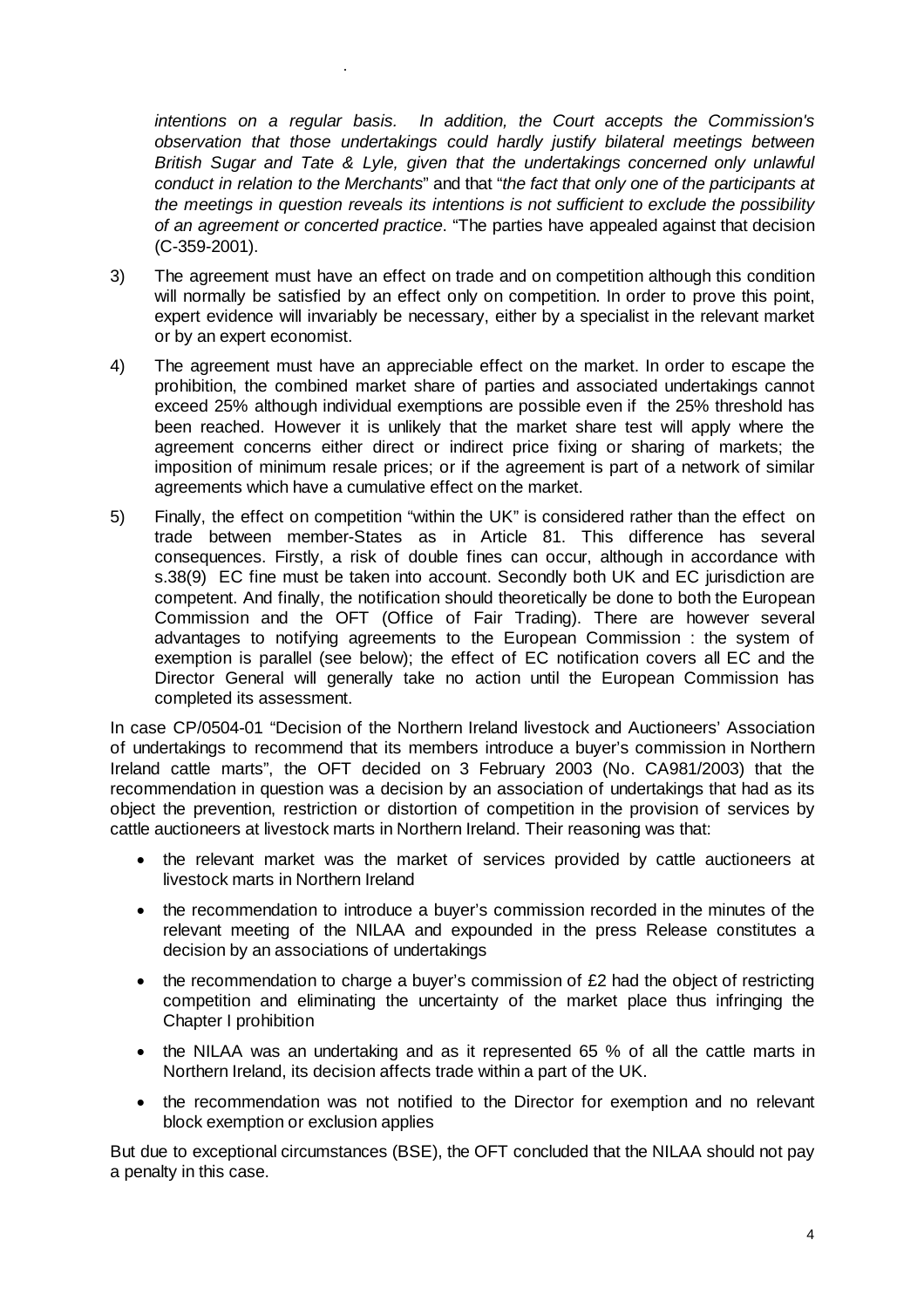# *2.1.2) Exclusion Order*

# *a) Vertical agreements*

.

Section 50 of the Competition Act allows the Secretary of State to exclude vertical agreements and land agreements from the application of the Chapter I prohibition. The Exclusion Order defines vertical agreement as "*an agreement between undertakings, each of which operates, for the purposes of the agreement, at a different level of the production or distribution chain, and relating to the conditions under which the parties may purchase, sell or resell certain goods or services and includes provisions contained in such agreements which relate to the*  assignment to the buyer or use by the buyer of intellectual property rights, provided that those *provisions do not constitute the primary object of the agreement and are directly related to the use, sale or resale of goods or services by the buyer or its customers".*

It is especially important that the economic relationship between the parties is such that each of the undertakings involved in the agreement operates at a different level of the production or distribution chain with the result that an agreement between one manufacturer and a group of six competing wholesalers will not benefit from the exclusion nor will agreements involving undertakings which operate at more than one level of the production or distribution chain and which concern the respective activities of undertakings at the same level of the production or distribution chain.

Conditions of an agreement which are not related to the conditions of purchase, sale and resale are not covered by the exclusion. However provisions relating to the assignment or use of intellectual property rights will benefit from the Exclusion Order when those provisions are part of a vertical agreement, relate to the assignment of the right to the buyer or use by the buyer of intellectual property rights (e.g. a licence is given to a software buyer to reproduce that software in order to sell it on may benefit from the exclusion), not constitute the primary object of the agreement (not a simple patent licence) and are directly related to the use, sale or resale of the goods or services by the buyer or its customers ( a trade mark licence to a distributor or franchisor for example).

The benefit of the exclusion does not apply to vertical agreements that fix prices. However agreements where the seller imposes a maximum or recommended sale price may benefit from the exclusion if this maximum or recommended sale price does not result, in practice, in a fixed or minimum sale price because of pressure from, or any incentives offered by, any undertakings involved.

Finally, the Exclusion Order provides that the Chapter I prohibition does not apply to an agreement to the extent that it is a vertical agreement. The exclusion may therefore apply only to certain parts of an agreement rather than an agreement in its entirety.

Overall the definition of a vertical agreement in the Exclusion Order reflects that in the EC Vertical Agreements Block Exemption. The most significant difference between the two is that the EC exemption only applies where the market share of the supplier (or buyer in exclusive supply obligation) does not exceed 30 % of the relevant market. There is no such a market cap in the UK Exclusion Order. The overall principle, subject to the specified exceptions, is that all vertical agreements are exempt.

### *b) Land agreements*

The Exclusion Order also excludes the Land Agreements from the Chapter I prohibition. Land Agreement means agreements related to the creation, alteration, transfer or termination of an interest in land and also certain obligations and restrictions. Thus for example agreements between tenants as to the nature of goods they will sell in a particular areas are not excluded/exempt.

# *2.1.3) Exemptions*

An agreement which falls within the scope of the Chapter I prohibition may be exempted if it satisfies the criteria in section 9 of the Act. There are three types of exemption: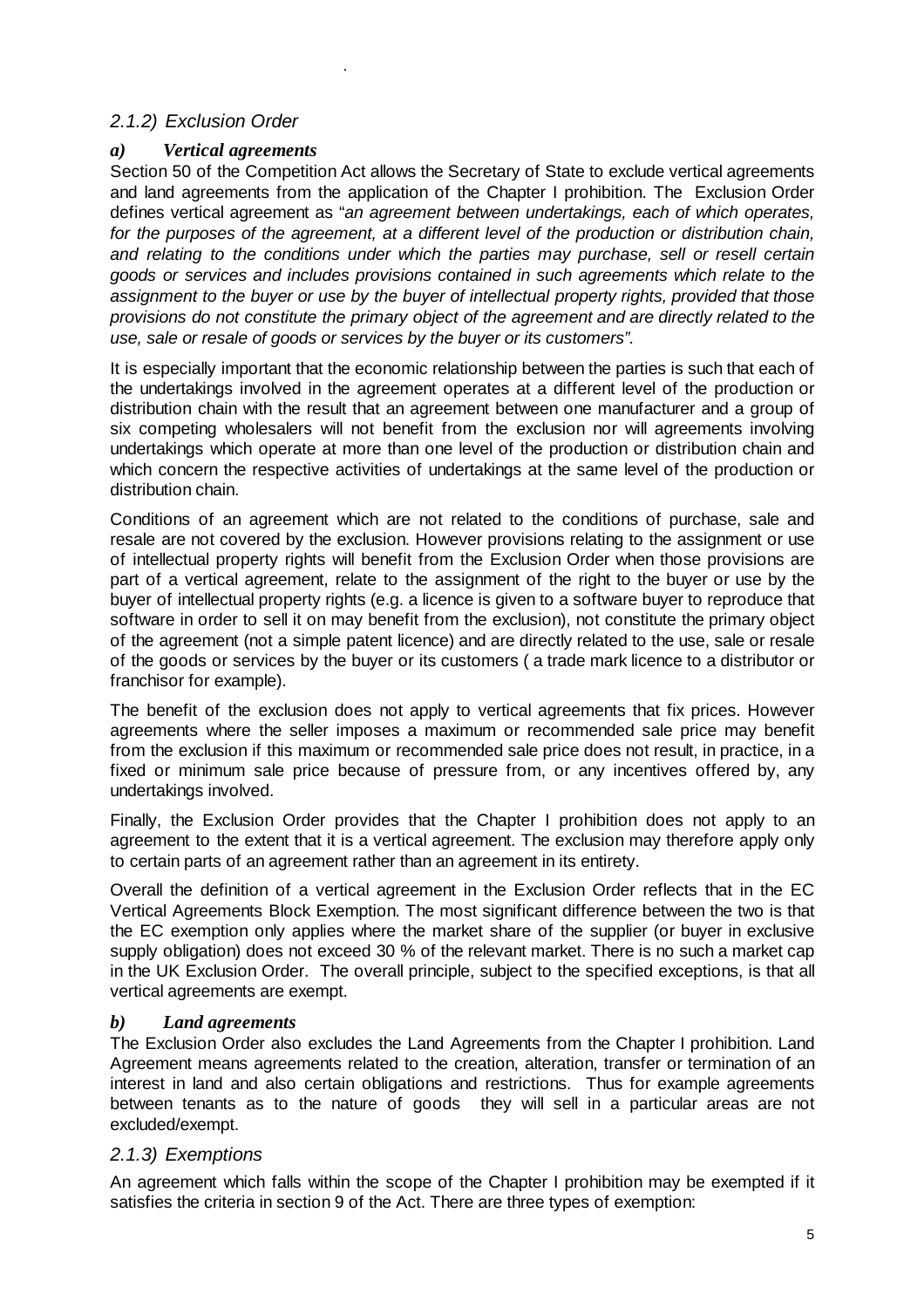- Individual exemption : by application on Form N, parties to an agreement may obtain from the OFT an exemption if the agreement satisfies the statutory exemption criteria of section 9. It is up to the parties to demonstrate that all the conditions of s.9 are satisfied and DGFT may impose conditions and obligations and specify a period. The exemption can be given retrospectively.
- Block exemption : The DGFT may, by order, make domestic block exemptions. Any such block exemption may impose conditions or obligations subject to which the block exemption will have effect. An opposition procedure is available for agreements which fall outside the scope of the block exemption.
- Parallel exemption : where agreement is within an individual or block exemption from EC competition rules, it is automatically exempted under the Act without the need for individual exemption.

In accordance with section 9, the criteria which must be met for an exemption to be granted are the same for both goods & services:

- o the agreement must contribute to improving production and distribution or to promoting economic or technical progress;
- o it must not impose restrictions which are not indispensable to attainment of objectives or afford opportunity of eliminating competition
- o a fair share of any benefit must accrue to consumers

.

#### *2.1.4) Exclusions in Schedules – Horizontal agreement : Agricultural products*

Schedules 1 to 4 exclude further agreements from Chapter I prohibition on the grounds that they are separately regulated : Mergers and concentrations, planning obligations, professional rules (sched. 4) and agreements falling under other enactments (e.g. FSA, broadcasting etc. B Sched 2).

Under Schedule 3 section 9, agreements which relate to production of or trade in an agricultural product are excluded from the prohibition if :

- they form an integral part of a national market organisation; and
- are necessary for the attainment of the objectives set out in Article 33 of the Treaty [see C-265/1997 Cooperatieve Vereniging de Vereunugde Bloemenveilingen Aalsameer BA v. Florimex BV [2000] ECR I-2061]; and
- are agreements of farmers' associations (or associations of such associations) belonging to a single member State which concern (i) the production or sale of agricultural products, or (ii) the use of joint facilities for the storage, treatment or processing of agricultural products; and
- under which there is no obligation to charge identical prices.

Section 9 refers directly to Council Regulation 26/92 and defines "agricultural product" by reference to any product of a kind listed in Annex II of the Treaty.

The only addition in the UK Act is the role of the OFT which may give a "direction" for an particular agreement if he decided that the exclusion does not apply to it but any European decision on the application of Regulation 26/92 to particular agreements will be strictly followed by the UK authorities with the result that the European case law is highly relevant and the exclusion is to be strictly interpreted.

Examples of cases where Regulation 26/92 was inapplicable : because the relevant product was not listed in Annex II: T-61/89 *Dansk Pelsdyravlerforening v Commission* [1992] II-1931 on fur, C-250/92 *Gottrup-Klim e.a. Grovvareforeninger v Dansk Landbrugs Grovvareselsksap AmbA* [1994] ECR I-5641 on farm fertilizers, C-123/83 *BNIC v Clair* [1985] ECR 391 on potable spirits ; because the objectives of Article 39 were not respected : c-71/74 *Frubo v*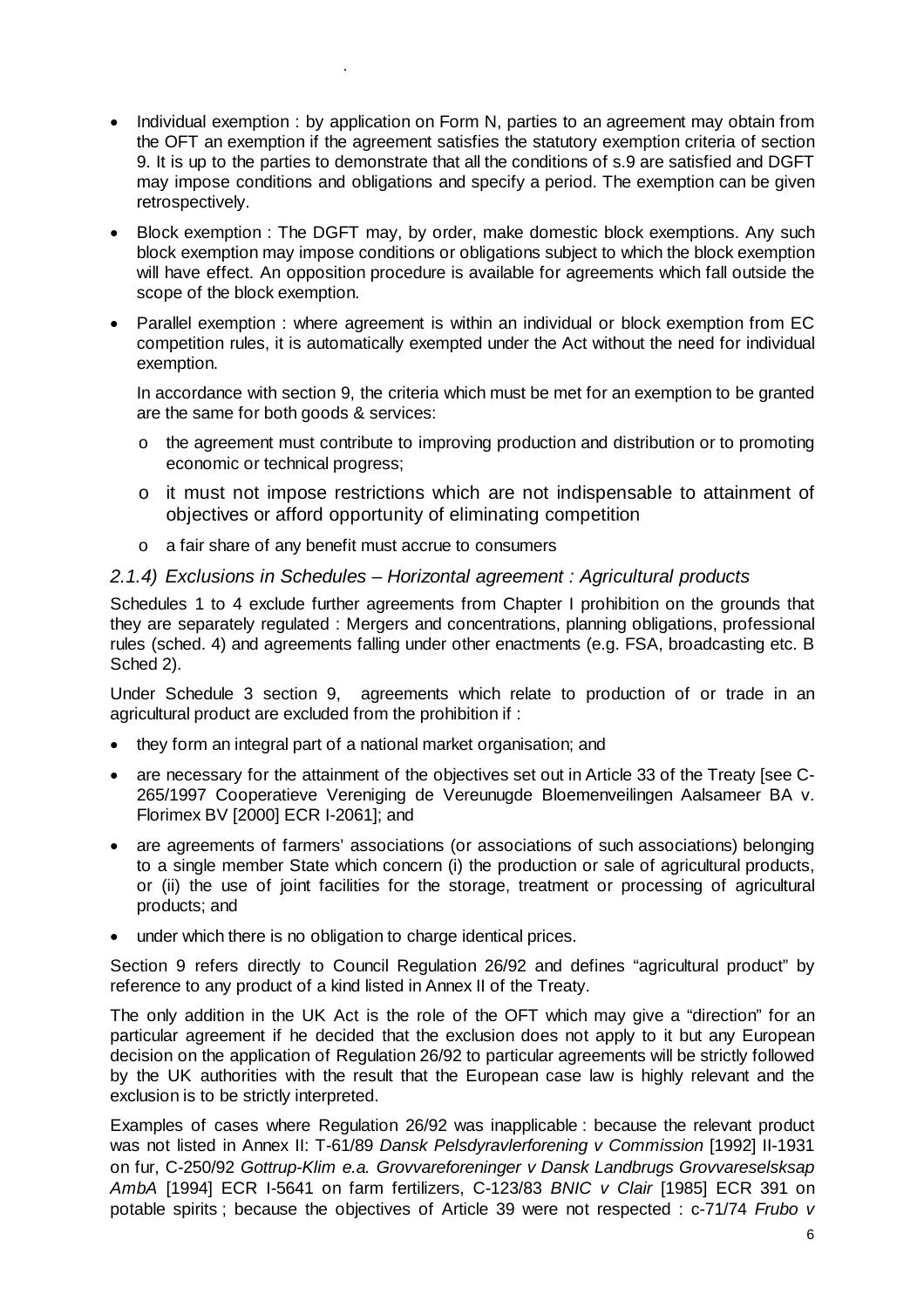*Commission* [1975] ECR 563, c-399/93 *Oude Littikhuis and others v Verenigde Cooperatieve Melkindustrie Coberco BA* [1995] ECR I-4515; because production was not concerned: *Cooperatieve Stremsel- en Kleurselfabriek v Commission* [1981] ECR 841 which concerned the manufacture of rennet.

See also joined cases C-319/1993 , C-40/1994 and C-224/1994 *Hendrik Evert Dijkstra v Friesland (Frico Domo) Coöperatie BA and Cornelis van Roessel and others v De coöperatieve vereniging Zuivelcoöperatie Campina Melkunie VA and Willem de Bie and others v De Coöperatieve Zuivelcoöperatie Campina Melkunie BA*. [1995] ECR I-4471 on the retroactivity of a decision to exclude an agreement from the Regulation 26/62.

# **2.2) "Chapter II" Prohibition**

.

#### *2.2.1) The prohibition*

Section 18 of the Competition Act 1998 is heavily based on Article 82 of the Treaty :

*"(1)Subject to section 19, any conduct on the part of one or more undertakings which amounts*  to the abuse of a dominant position in a market is prohibited if it may affect trade between *within United Kingdom* 

*(2) Conduct may, in particular, constitute such an abuse if it consist in:* 

*(a) directly or indirectly imposing unfair purchase or selling prices or other unfair trading conditions;* 

*(b) limiting production, markets or technical development to the prejudice of consumers;* 

*(c) applying dissimilar conditions to equivalent transactions with other trading parties, thereby placing them at a competitive disadvantage;* 

*(d) making the conclusion of contracts subject to acceptance by the other parties of supplementary obligations which, by their nature or according to commercial usage, have no connection with the subject of such contracts."*

The analysis of a case under Chapter II prohibition follows the same structure as that in Article 82.

#### *a) The market*

The main difference in the definition of the market between EC law and UK law is that there is no need for the dominant position to be in the whole or in a substantial part of the UK – a relatively small part of the UK could constitute a market.

To define the relevant geographical market, three aspect must be considered : the demandside issues, the supply-side issued and the imports. The question is to identify whether customers could easily obtain similar products from suppliers in other areas on reasonable terms (costs of transport, value of the product, mobility of consumers, chain of substitution).

#### *Robert Wiseman Dairies, report and press release, [2001] UKCLR 190 & 1082.*

• On 3 February 2000 OFT made a report following a complaint against Robert Wiseman Dairies (Wiseman). Although the report was not conclusive because less than two third of the panel agreed, it was suggested that Wiseman was the largest processor, supplying 74% of the milk taken by all categories of customers in Scotland. It was first considered that the market for the supply of fresh processed milk was distinct from that other dairy products. In term of geographical market, the panel found initially clear evidence, based on 1992 data, that of distinct markets in Scotland and England and Wales. However the panel later split when it considered a potential chain of substitution and whether this chain was broken between Northern England and Scotland. Because the panel was unable to reach a majority on this question or on Wiseman's conduct, the Secretary of State was not in a position to impose sanctions. Nevertheless, on 14 September 2001, Wiseman gave voluntary assurances to change its policy and allow increased competition.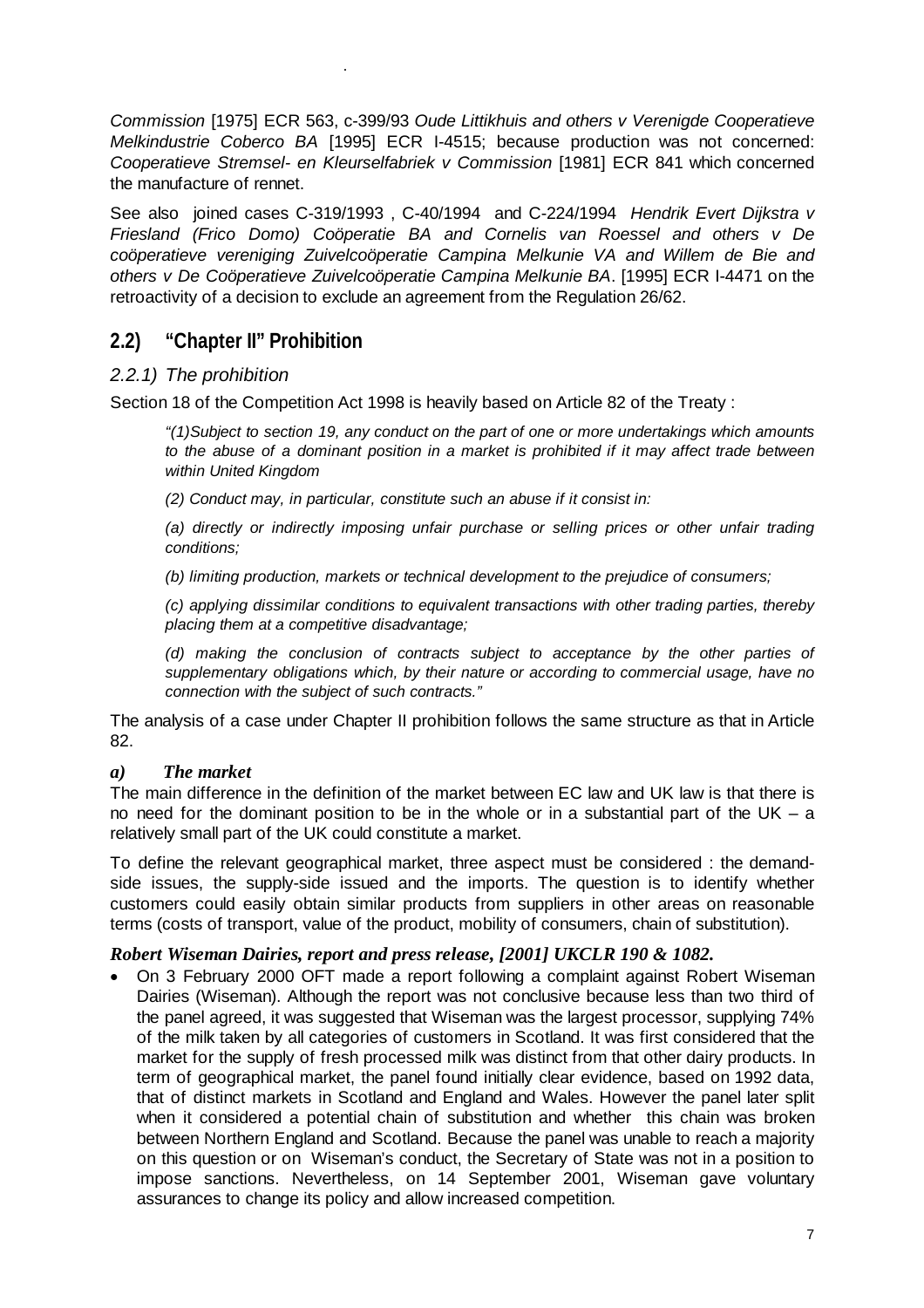The question of defining the relevant product market is the question to which group or goods or services does conduct extend. It is basically necessary to look for the products which are the closest substitute for the products or services under investigation (demandside substitution) and for which consumers would be prepared to switch in the event of a price increase of goods in question or to which producers would switch production in event of significant price increase (supply side substitution).

• In the case *Potato Marketing Board v. Hampden-Smith*, Court of Appeal ,21 March 1997, Mr Hampten-Smith farmed 435 acres overall and decided to develop his production of potatoes. Initially, the Potato Marketing Board provided him for 3 acres of « basic area » which were later increased to 4.5 acres. In accordance with the Potato Marketing Scheme, a levy is charged on producers each year by reference to the area of potatoes planted by the producer : that is the "ordinary area contribution". There is an "excess area contribution" which is penal fine to discourage producers growing in excess of their quota which is what Mr Hampden-Smith did. He refused to pay the penalties and was convicted in first instance. On appeal, Mr Hampden-Smith claimed that the Scheme was illegal because contrary to ex-Articles 86 and 37 of the Treaty. However, under 82, the Court found that " (…) the Board does not occupy a dominant position in the market for the simple reason that it is not in the market at all. » The reason was that the board had no competitor or customers, it only regulated the market but is not in competition with it.

#### *b) The Dominance*

.

In order to define dominance, the OFT guidelines still refer to United Brands [case C-27/76 *United Brands v Commission* [1978] ECR 207] whereby dominance is "*a position of economic strength enjoyed by an undertaking which enables it to prevent effective competition being maintained on the relevant market by affording it the power to behave to an appreciable extent independently of its competitors, customers and ultimately of consumers"* 

The criteria to be considered in order to assess the dominance include:

- **the market shares**: less than 40% will tend not to indicate dominance but over 50% will tend to indicate dominance. Evidences of this can be found in any information provided by undertakings themselves, trade associations, customers or suppliers, market search reports on production and sales, internal production and imports.
- **entry barriers** : a cost that must be borne by an undertaking entering a market and that does not need to be borne by an incumbent undertaking already operating in the market. The OFT provides for a classification of entry : absolute advantages, strategic advantages and exclusionary behaviour.
	- o absolute advantages is the preferential access to important assets or rights e.g. copyright, patents, raw materials, ports (if other ports could not use the same market)
	- o strategic advantages are the reputation for exclusionary behaviour, contracts in existence tie up distribution channel
	- o exclusionary behaviour are for instance vertical restraints, predatory behaviour and refusal to supply.

The rate of innovation in the market is also a factor as faster innovation erodes entry barriers,

• **buyer power** : if the buyer could switch from one supplier to another at little cost to itself

Joint dominance (means several parties with economic links) must also be considered [see case T-228/97 *Irish Sugar Plc v Commission* [1999] ECR II-02969 (appealed)]

#### *c) The abuse*

The list of prohibited abuse provided in section 18 is non exhaustive and is further defined in the OFT Guidelines: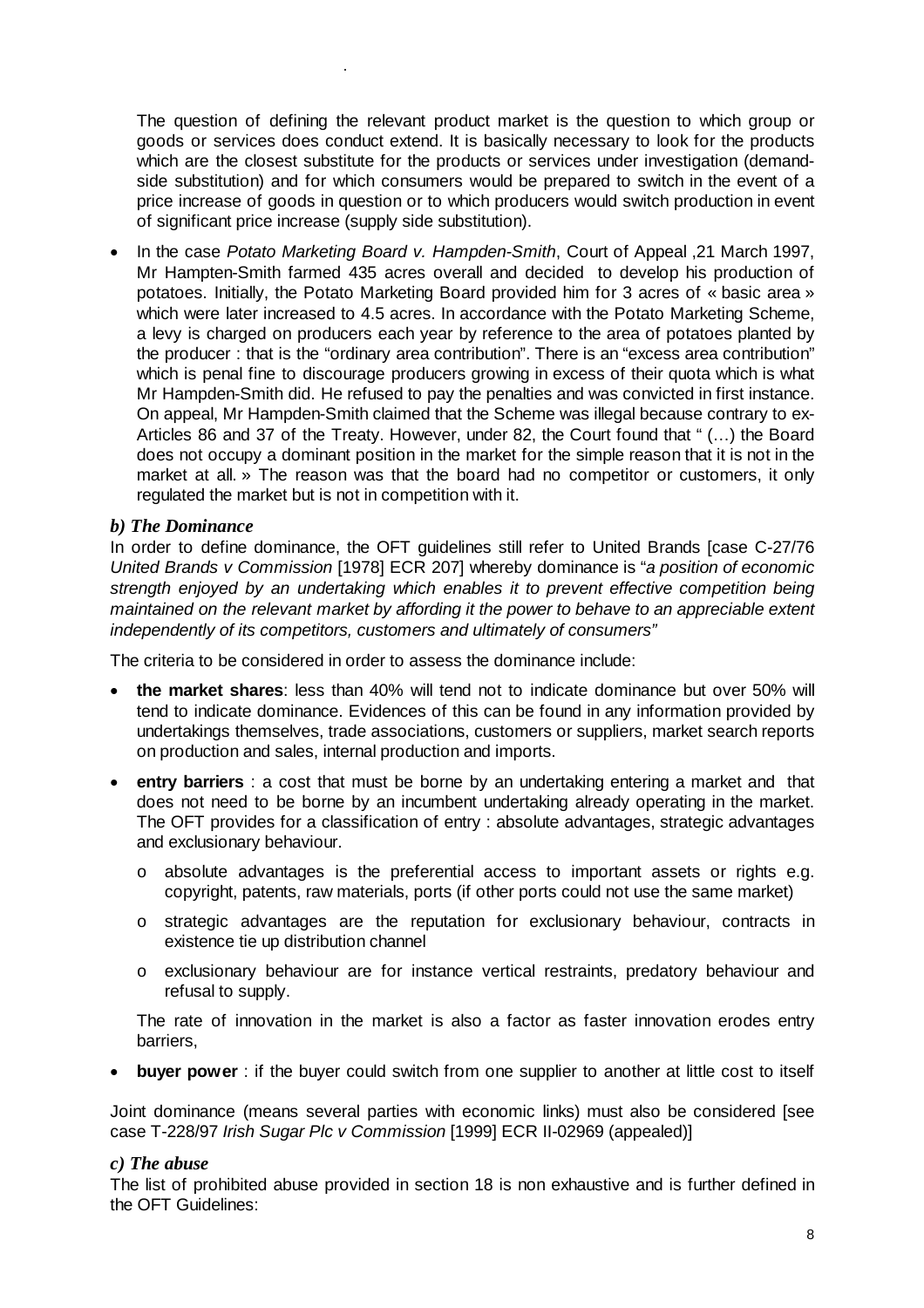• **excessively high prices** : the profits of a dominant undertaking in the relevant market consistently exceeding its relevant cost of capital might indicate that its prices are excessive as would do a persistent excess without stimulating new entry or innovation (OFT says that only likely to be abuse "where undertaking is so dominant, and new entry so unlikely" that high profits will not stimulate innovation.

.

- **price discrimination** : the OFT has accepted that this kind of abuse raises complex economic issue and do not mount automatically into an abuse. In most markets undertakings are normally expected to set prices equal to their marginal cost, but in industries with high fixed costs, it may be more efficient to set higher prices to customers with higher willingness to pay. DGFT would normally consider discrimination only where prices were excessive and were used to exclude competitors.
	- o Case *Milk Marketing Board v Simon Chantler & Others*, Queen's Bench Division, 18 December 1998. The plaintiffs, producers of milk, marketed milk from their farms through a company called Bodfari Producers Limited (BPL), in which each had a share, although the company was effectively controlled by the defendants (who were the only directors of the company to exercise executive functions). However, on 24 March 1994 the European Court of Justice gave a ruling in Case C-40/92 Commission v United Kingdom [1994] ECR 1-989, the effect of which was that such supplies contravened the scheme. Hence the claims were subject of the settlement agreement. The parties to the agreement were the board, BPL, the various producers who had been marketing their milk through BPL ("the Bodfari producers") and the defendants. The defendants started an action on the ground that the settlement agreement was void or unenforceable because the board was in breach of its obligation under European Law (a) not to discriminate without objective justification between agricultural producers in equivalent situations and (b) not to abuse its rights as an exclusive purchaser of milk. The Court dismissed the case and decided on abuse of power, that "*Nor can I see that it is an abuse of power for the board to be permitted to settle claims on what it believed to be terms which fairly reflected the merits. ... ; but if both parties were able to reach the*  agreement, it is likely that the result would be fair...". About discrimination, the Court said : "*In the situation that the board had claims against a large number of producers, it*  was manifestly in their general interest (and in the interest of all milk producers in the *country, who would not wish the board to spend a long time and a lot of Money fighting one arbitration after another) that they should be able to settle them. It was also readily foreseeable that a producer who was happy to enter into a settlement might*  later be able plausibly to point to the position of another producer who fared *better (either by settlement or by award of the arbitrators) and suggest that their positions were comparable. If such settlement agreements could be repudiated on that account a likely consequence would be to make it very difficult for the board to settle such claims. In my judgment the detriment which this would cause to the board and producers alike would far outweigh any possible advantage of adopting the approach to the question of discrimination for which the defendants contend* ».
	- o *R v Monopolies and Mergers Commission & anr ex p. Milk Marque*, Queen's Bench Division – Kay J , 10 December 1999 where the Monopolies and Mergers Commission (MMC) published a report on 6 July 1999 on the supply in Great Britain of raw cow's milk and concluded that Milk marque Ltd had a scale monopoly of 49,6 % of the market for the supply of milk in Great Britain in 1997/98. The MMC reported that Milk Marque Ltd exploited its monopoly position by using its selling system to discriminate in term of price and to control the supply of milk made available to the market thereby keeping the prices higher than they would otherwise have been. Consequently, the Minister accepting MMC's findings, asked the OFT to advise him on reform to Milk Marque Ltd's selling procedure and imposed interim measures. Milk Marque and the National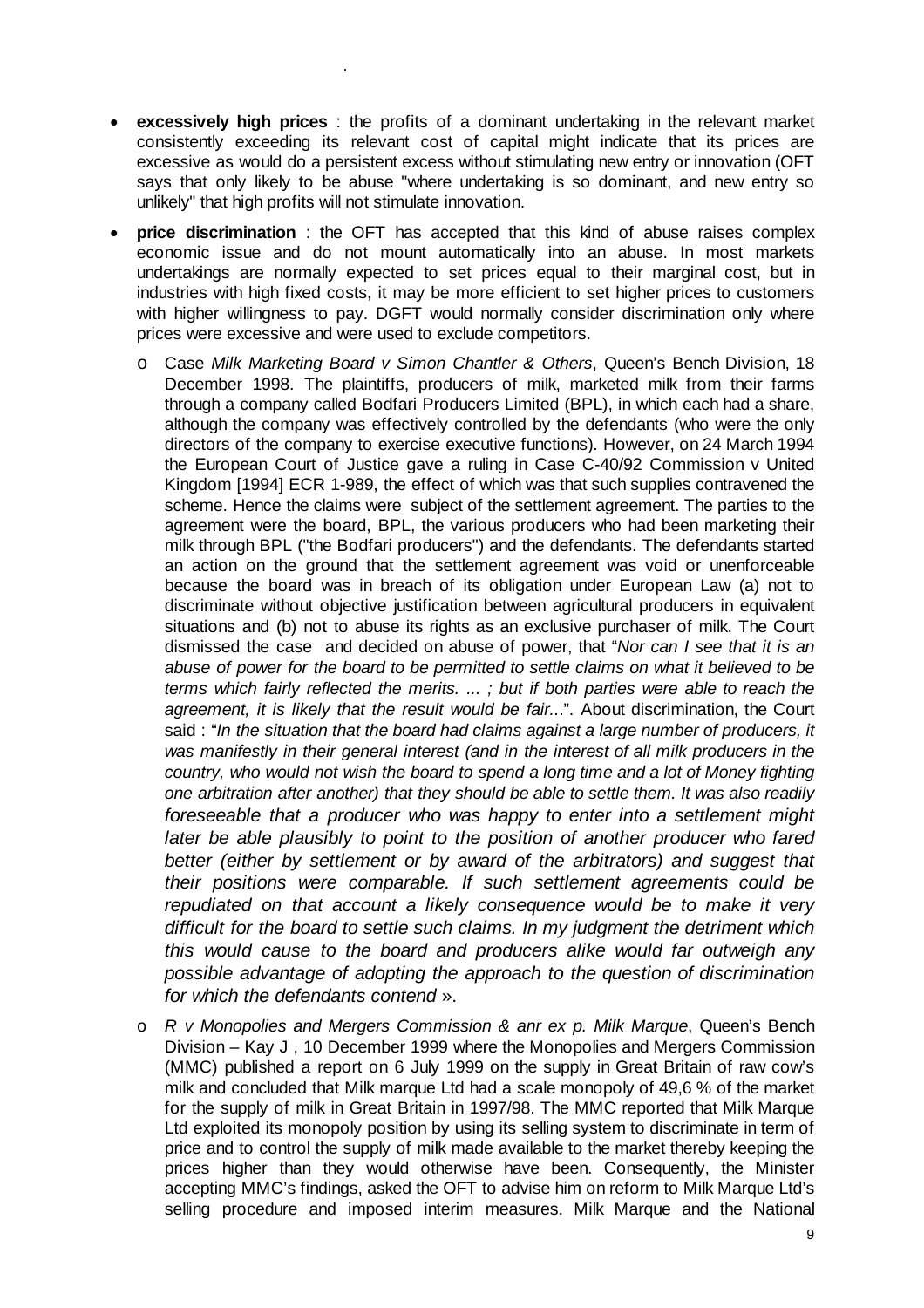Farmers Union (NFU) applied for judicial review. On 4 November 1999 Milk Marque's member voted in favour of restructuring and the Minister indicated that he would not pursue interim measures. Permission was granted for judicial review because the initial findings on prices by the MMC did not appear to be conclusive, i.e. because the MMC compared the UK prices with the EC Target Price for milk even though it is not a reliable comparator as it is a policy goal and not an indicator of what market prices are anywhere within the EC. Issues were referred to the European Court of Justice on the interpretation of Regulation 26/62 (C-137/00) and in essence ask the court to what degree national competition law is permitted to apply to products within the common organisation of the market. The delay in giving judgment in this case demonstrates perhaps the difficulty of the issues.

- **discounts** are anti-competitive if they are used to foreclose a market for example fidelity discounts or tied product.
- **predation** is presumed if the price is below the average variable costs. Evidence of the intention to eliminate competitor (e.g. by targeting of price cuts) is generally needed when the price is above average variable cost but below average total costs (perhaps also evidence of other costs). Price above average total cost would normally exclude predation.
- vertical restraints are not excluded (cf Chapter I prohibition) and amount to an abuse namely when it result in market foreclosure, raising rivals= costs, competition dampening. Vertical restraints may be objectively justified, e.g. by preventing free riders benefiting from demonstration & advertising of others, provided that the restrictions of competition is proportionate to the benefits produced. Examples of vertical restraints include resale price maintenance, selective distribution, exclusive distribution, tie-in sales and bundling, full-line forcing, quantity forcing, fidelity forcing, non-linear pricing.
- **refusals to supply**, provided that it is not justified by poor creditworthiness or capacity constraints.
	- o Case *Hinde Livestock Exports Ltd v Pandoro Ltd Gernon and Others v Pandoro Ltd*, Supreme Court of Ireland, 18 December 1997 [1998] EuLR 116. The initial plaintiffs in this case are companies engaged in the business of transporting live animals to the continent and the defendant is a member of the P&O group which operated a ferry which carried live cattle for slaughter, fattening and breeding between Ireland and the Continent. The defendant which has a monopoly in this kind of ferry decided to stop all shipments of livestock on 31 July 1997. The origin of this decision seemed to be new regulations governing the humane transport of animals and activists demonstrations against the transport of live animals. The plaintiffs issued proceedings and sought, by way of interlocutory relief, an order directing the defendant to continue to provide a livestock export service to the plaintiffs. The High Court rejected the relief and the case was brought on appeal. The Supreme Court allowed the appeal finding that there was a prima facie case that the defendant was in a dominant position and that there had been an abuse of that dominant position.
- **refusal of access** to facility which is impossible or excessively difficult owing to physical, geographic or legal constraints (or is highly undesirable for reasons of public policy)
- **action in related market** (see Tetra Pak II : dominant in one market and abuse in closely related market)

#### *2.2.2) Exclusions*

.

In accordance with Section 19 the Chapter II prohibition excludes mergers and concentrations (schedule 1), the operation of services of general economic interest, compliance with legal requirement, avoidance of conflict with international obligations/compelling reasons of public policy, operation relating to coal or steel, compelling reasons of public policy and subject to an order by the Secretary of State etc.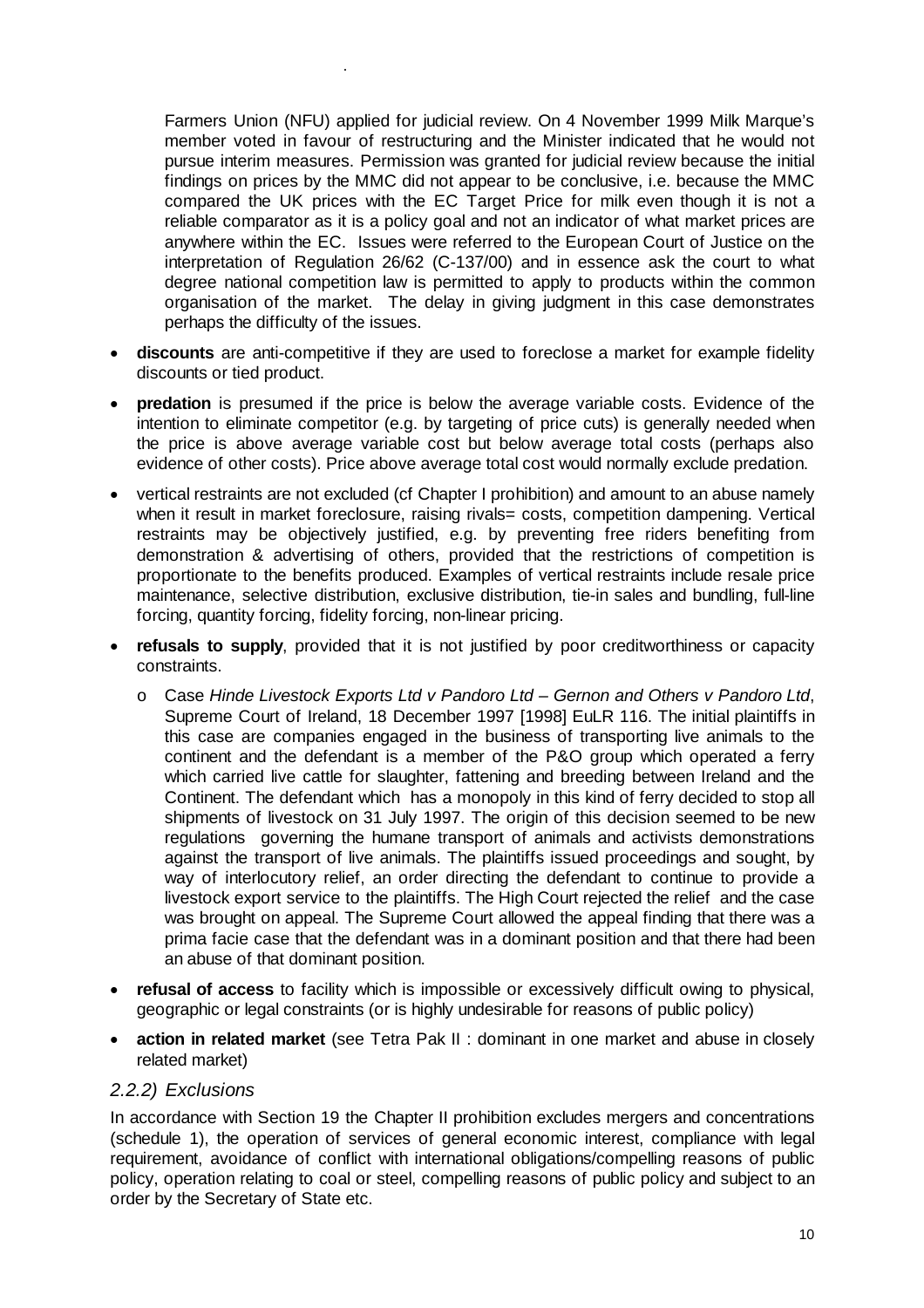Schedule 3 also includes agricultural products (see above).

# *2.2.3) Exemptions*

.

There is no power for the DGFT to grant exemptions from the Chapter II prohibition. If an undertaking's behaviour involves an agreement which is exempt from Chapter I prohibition, the position under Chapter II will depend on the type of exemption.

If the agreement has an individual exemption or an parallel exemption, it cannot be looked at again in absence of any change in circumstances.However, a block exemption does not prevent the undertaking's behaviour from being an abuse under Chapter II prohibition.

The Act provides that financial penalties cannot be imposed in respect of conduct of minor significance which can be defined by the turnover or the market share of the undertaking.

• The benefit of a block exemption (or a parallel block exemption) under Chapter I does not prevent the undertaking's behaviour from being an abuse under the Chapter II prohibition

# **3. Procedure**

OFT role: *R v. Ministry of Agriculture, Fisheries and Food and Secretary of State for Wales ex p. The Dairy Trade Federation Ltd*, High Court of Justice, 26 September 1994, [1998] EuRL 253.

# **3.1) Responsible authorities**

- DGFT
- sectoral regulators (telecoms, water, electricity, rail, gas)
- European Commission
- But:
	- o B DGFT will follow EC decision. DGFT will generally follow comfort letters or will consult EC before not doing so
	- o B if comfort letter given on grounds of lack of effect on inter-state trade, EC priorities, lack of community dimension, Chap 1 may nevertheless apply

# **3.2) Notification**

### *1) For guidance*

Ask OFT whether conduct would be likely to benefit from an exemption B gives exemption from fines. If OFT considers that an infringement is likely, the guidance may indicate whether a block or parallel exemption applies or whether he would grant individual exemption if asked to do so.

- B particularly important for agreements in period 09.11.99 and 01.03.2000 not notified under RTPA
- B applies to both Chapter I and Chapter II

#### *2) For decision*

A party to an agreement must notify the OFT who decides whether the prohibition has been infringed and if not, whether it is because of the effect of an exclusion or because the agreement is exempt.

- that prohibited : the applicant may have included a request for individual exemption
- that outside prohibition ; the DGFT may consult the public
- that exempt (DGFT must consult other interested parties)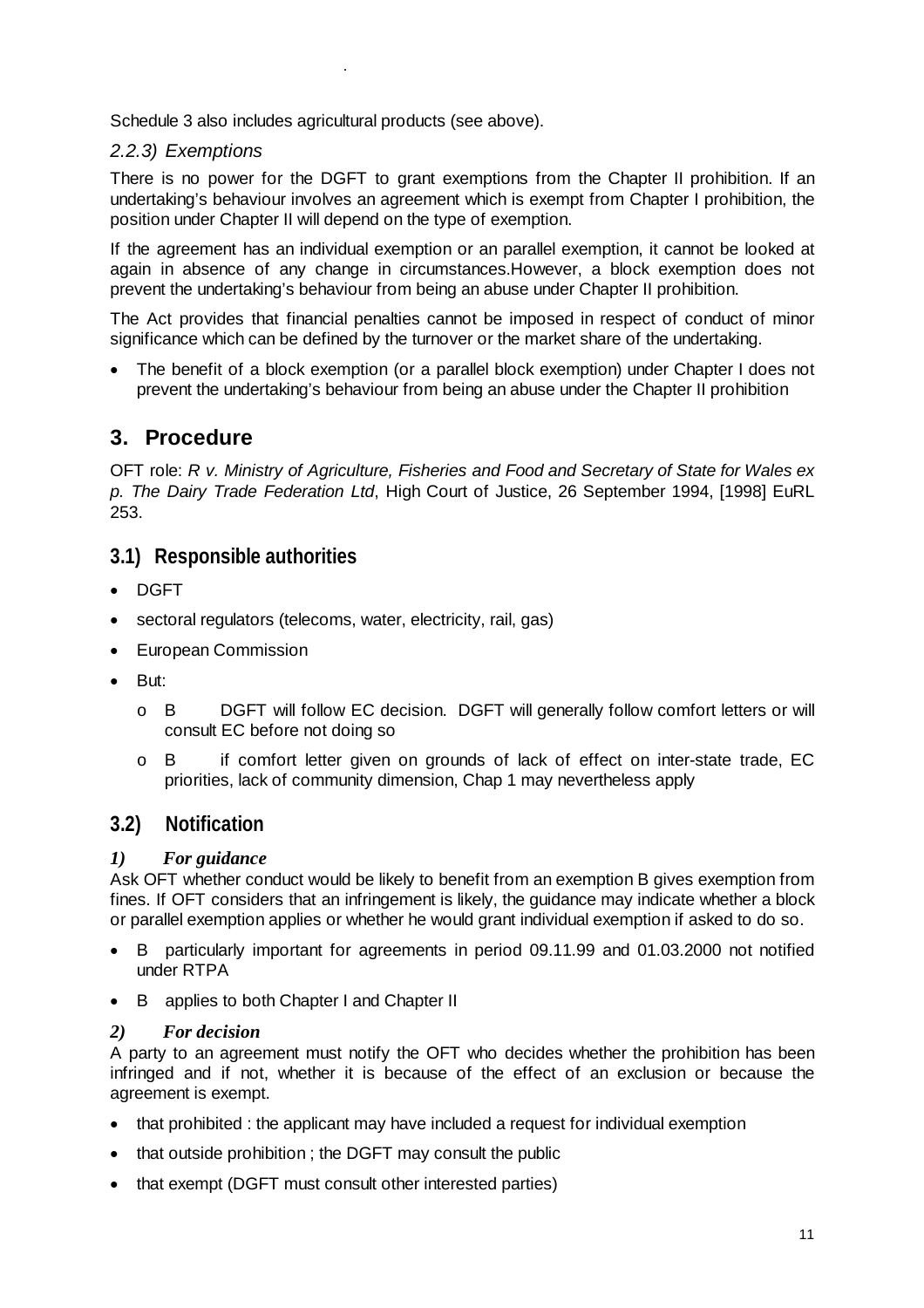Block and parallel exemption are automatic, it is no need to notify. Fees may be charged for OFT services

# *3.2.1) Investigation*

.

By s.25 Competition Act 1998, OFT has a general power where he has "reasonable grounds for suspecting" infringement

- power to request for information in writing or on-the-spot investigation
- power to require documents from any person B any specific document relevant to the investigation (s. 26)
- power to require a person to create a document comprising requested information
- authorise officers to enter peacefully any premises (s. 27) without warrant
- apply for warrant for force entry if reasonable grounds to suspect that documents not produced
- power to take all necessary equipment
- power on premises to take documents/copies; require explanation of the document; require information held on computer to be taken compulsory reference by employees to legal advice on border line activities

*nb : there no statutory right to obtain outside legal help but in practice, a reasonable time will be given when no in-house lawyer available* 

#### *nb : limit to seizure : no privileged communication*

#### *3.2.2) Effect of infringement*

- 1) OFT gives **directions** to bring infringements to an end.
	- Those directions includes modification of the agreement, information of third party, termination of the agreement
	- Directions are given to appropriate persons as parties to the agreement or perpetrators of the conduct as direct parents, affiliates or private individuals with the ability to influence or procure actions by the infringing persons.
	- Reasons for the decisions must be given

There is a right of appeal to a specially created court, the Competition Appeals Tribunal

2) If a person subject to direction fails to comply without reasonable excuse, the DGFT may **apply to the court for an order**. Breach of such an order would be contempt of court, punishable by fines or imprisonment.

3) **fines** of up to 10% of UK turnover for intentional or negligent conduct

Immunity : – for agreement qualified as "small agreement" (s.39)

– temporary for agreement notified to European Commission

4) Criminal Penalties – s. 188 Enterprise Act creates a "cartel offence" – price fixing, market-sharing, bid-rigging and limiting production of the supply of goods. It came into effect in 2003 and there are no examples of its use.

The prosecuting authority will be the Serious Fraud Office. The OFT will act as an "examining magistrate" investigating and, if the case appears to be criminal, passing the dossier to the SFO to decide whether or not to prosecute

5) When he has reasonable suspicion that Chapter I or II prohibition has been infringed but has not completed his investigation, the DGFT has the power to take interim measures (s.35)